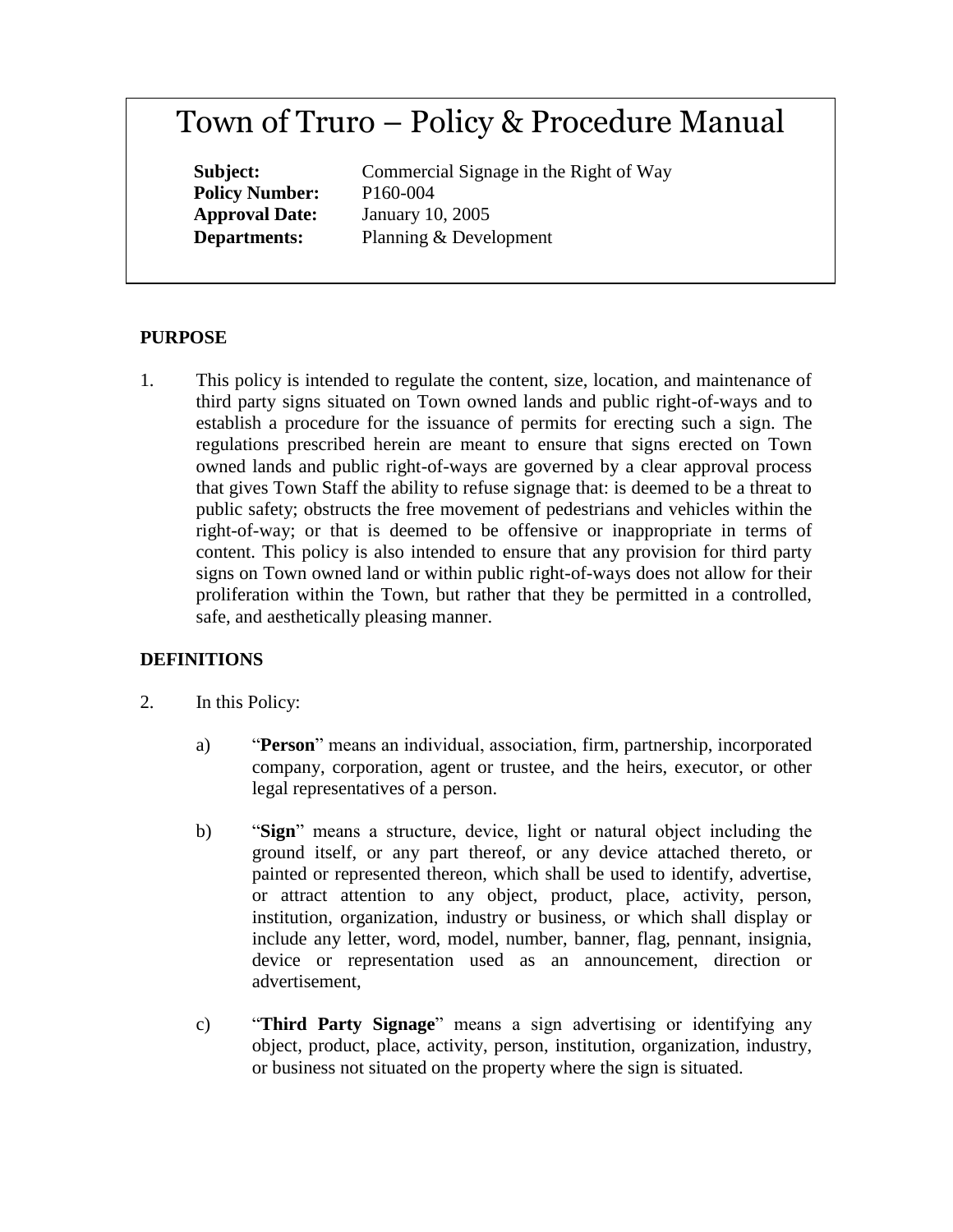d) "**Public Right-of-Way**" means any street, highway, road, lane, sidewalk, thoroughfare, bridge, square and the curbs, gutters, culverts, and retaining walls in connection therewith owned by the Town of Truro and without restricting the generality of the foregoing, includes any medians, traffic islands, or boulevards to comprise the full width of the right-of-way.

## **SCOPE**

3. No person shall erect a sign within any area of a public right-of-way or on Town owned lands within the Town of Truro unless otherwise permitted by this Policy.

## **EXEMPTIONS**

- 4. Signs erected by The Town and bearing no commercial advertising, such as traffic signs, tourism orientated destination signs, railway crossing signs, and safety signs may be erected within a public right-of-way.
- 5. Canopy signs, projecting wall signs, or sandwich board signs may be situated within or extended over a public right-of-way provided:
	- a) The sign is erected immediately adjacent to the premises where the object, product, place, activity, person, organization, or business being advertised or identified is located; and
	- b) The sign has been erected in accordance with the Town of Truro's *Land Use By-law.*

## **PROCEDURE**

- 6. No person shall erect a third party sign within a public right-of-way without having obtained a Third Party Signage Permit from the Town's Development Officer.
- 7. Prior to the issuance of a Third Party Signage Permit, the Town's Development Officer shall require the submission of a completed Third Party Signage Permit Application form together with detailed plans of the proposed signage and any supporting structure indicating the sign's location, size, design, and means of illumination.
- 8. The Town's Development Officer shall not issue a permit for third party signage on Town owned lands or within a public right-of-way until the Town's Traffic Authority and Town Engineer, or their designate(s), have reviewed and endorsed the application and accompanying plans submitted in accordance with Section 7.
- 9. The Traffic Authority and Town Engineer, or their designate(s) may refuse an application for a third party sign where, in their opinion: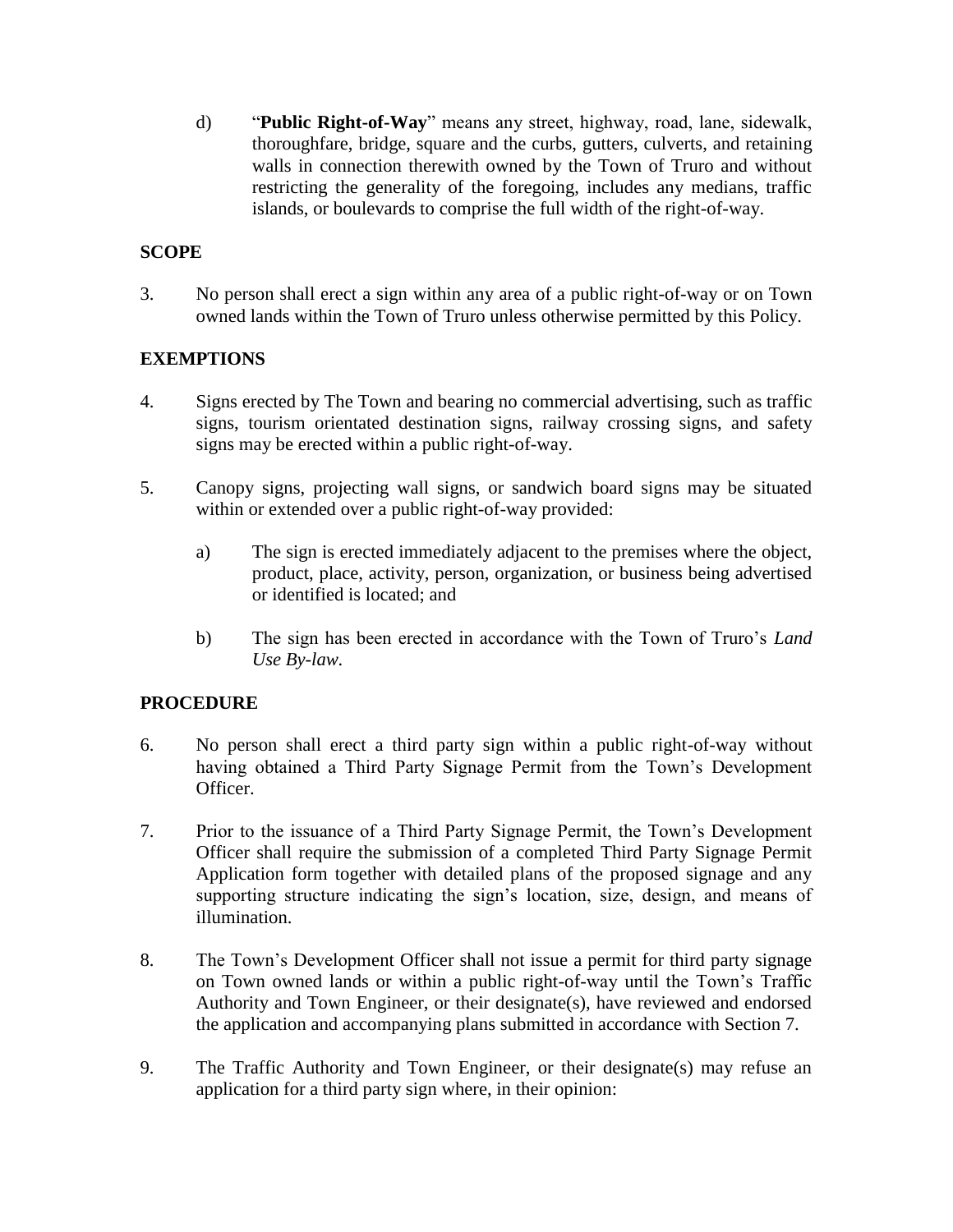- a) The sign or sign structure poses a threat to public safety;
- b) The sign or sign structure obstructs the free movement of pedestrians and vehicles within the right-of-way;
- c) The sign or sign structure obstructs maintenance or snow-clearing of streets or sidewalks;
- d) The sign is deemed to be offensive or inappropriate in terms of content or design;
- e) The sign would create or contribute to visual clutter within a public rightof-way or on Town owned Lands; and
- f) The sign is not consistent with the overall objective of this policy, which is to ensure that any provision for third party signs on Town owned land or within public right-of-ways does not allow for their proliferation throughout the Town.
- 10. Third Party Sign Permits issued in accordance with this Policy are effective for one year from the date of issue, and may be renewed from year to year.
- 11. The content of the sign may change within the time period the Third Party Sign Permit is valid.

## **REVOCATION OF PERMITS**

- 12. The Town reserves the right to revoke a Third Party Signage Permit if there is a violation of the provisions of this policy or any condition under which the permit is issued.
- 13. The Town's Development Officer may revoke a Third Party Signage Permit where the content of the sign is deemed:
	- a) To demean or expose to ridicule individuals or groups based on, but not limited to, grounds of sex, sexual orientation, race, ethnicity, national origin, creed or disability;
	- b) To be obscene;
	- c) To incite hatred or violence.